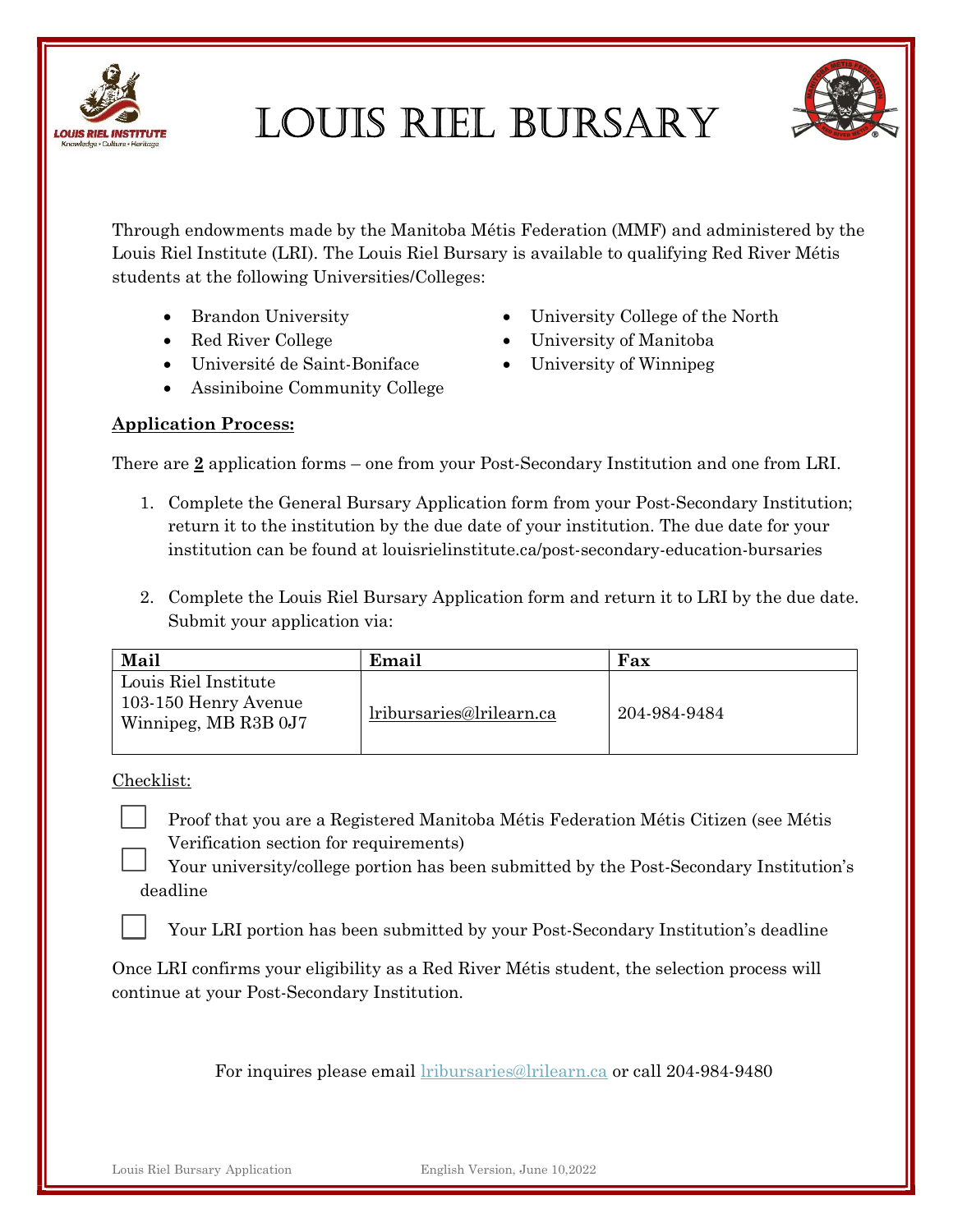



# Application Form

# Section 1 - Contact Information

| <b>First Name:</b>        | Last Name:                  | Mid Int(s): | $Sin$ #:            |
|---------------------------|-----------------------------|-------------|---------------------|
| <b>Address:</b>           | City/Town:                  | Province:   | <b>Postal Code:</b> |
| <b>Phone #:</b> (primary) | <b>Phone #:</b> (secondary) | Email:      |                     |

# Section 2 - Prior Education

| <b>High School:</b>                                              | City. & Prov. | Year: |
|------------------------------------------------------------------|---------------|-------|
| Diploma Received:                                                |               |       |
| <b>Technical Institution/College/University:</b>                 | City. & Prov. | Year: |
| <b>Certification received:</b> (i.e. Certificate/Diploma/Degree) |               |       |

### Section 3 - Post Secondary-Education

| Institution:                   | Student#:                           |
|--------------------------------|-------------------------------------|
|                                |                                     |
| Program:                       | Year: (example: 1 of 4)             |
|                                | 0F                                  |
| <b>Certification Expected:</b> | <b>Expected date of Graduation:</b> |
|                                |                                     |
| <b>Additional information:</b> |                                     |
|                                |                                     |

| Received | Entered | Approved | Entered in ARMS |
|----------|---------|----------|-----------------|
|          |         |          |                 |
|          |         |          |                 |
|          |         |          |                 |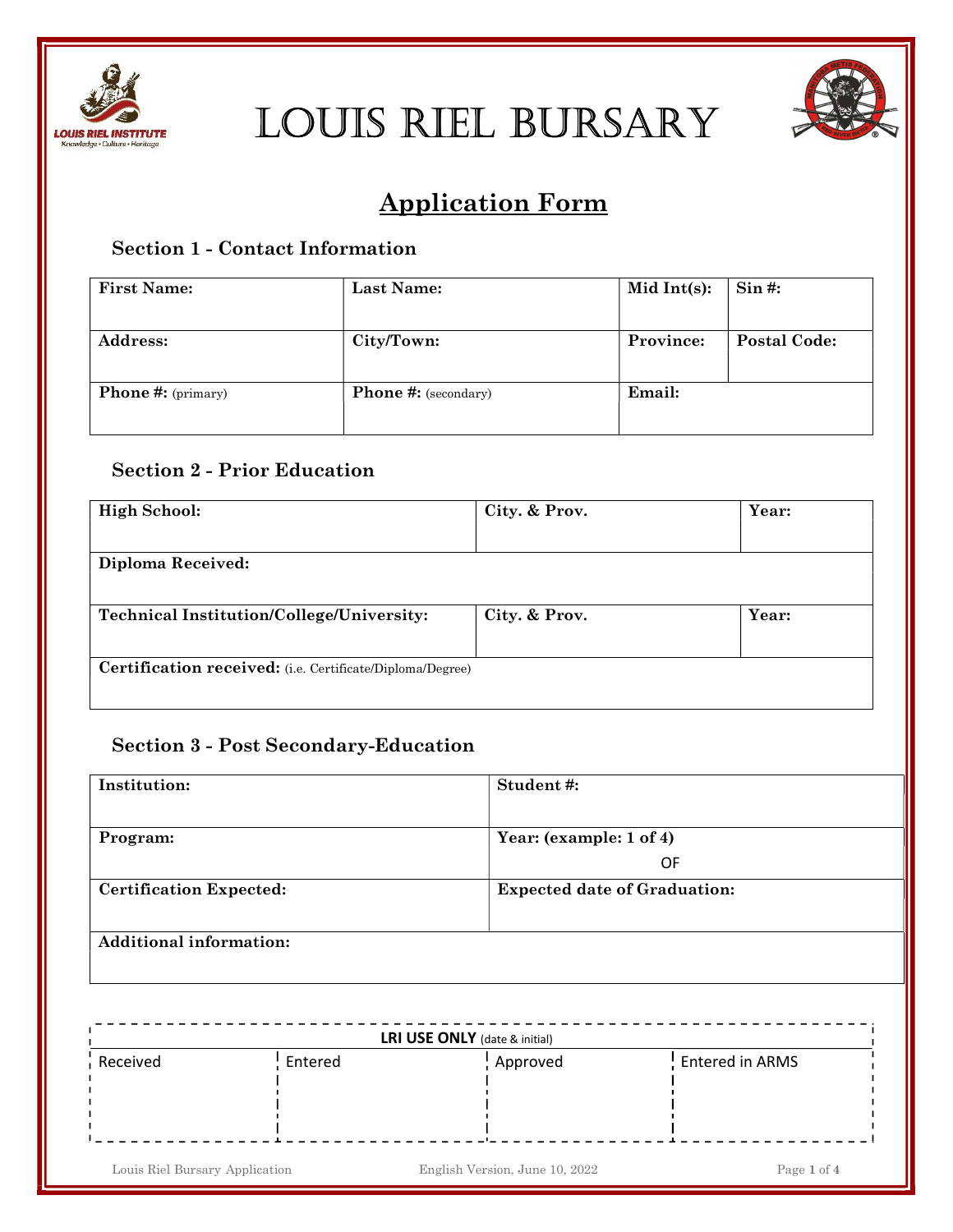



#### Section  $4$  – Demographics (write N/A if not applicable to you)

| Gender:                |                                                |                   |                          | Date of<br>Birth:   |
|------------------------|------------------------------------------------|-------------------|--------------------------|---------------------|
| $\Box$ Female          | $\Box$ Transgender                             | $\Box$ Two-spirit | $\Box$ Prefer not to say | M/D/Y               |
| $\Box$ Male            | $\Box$ Intersex                                | $\Box$ Other      |                          |                     |
| Preferred<br>Language: | <b>Marital Status:</b>                         |                   | <b>Employment Status</b> | # of<br>Dependents: |
| $\Box$ English         | $\Box$ Single                                  | $\Box$ Widowed    | $\square$ Employed       |                     |
| $\Box$ French          | $\Box$ Married                                 | $\Box$ Common Law | □Unemployed              |                     |
| $\Box$ Other           | $\Box$ Divorced                                |                   | $\Box$ Student           |                     |
|                        | Do you consider yourself to have a disability? |                   |                          |                     |
| If yes please specify: |                                                |                   |                          |                     |
|                        |                                                |                   |                          |                     |
|                        |                                                |                   |                          |                     |
|                        |                                                |                   |                          |                     |
|                        | How did you find out about this bursary?       |                   |                          |                     |
|                        |                                                |                   |                          |                     |
|                        |                                                |                   |                          |                     |
|                        |                                                |                   |                          |                     |
|                        |                                                |                   |                          |                     |

#### Section 5 – Métis Verification (attach photocopies of proof as per instructions below)

The following methods are acceptable ways of verifying that you are Registered Métis Citizen:

- 1. You are a Registered Citizen of the Manitoba Métis Federation. (Attach a pdf copy of your MMF Citizenship card)
- 2. You are in the process of becoming a Registered Métis Citizen with the Manitoba Métis Federation. (Attach a letter from Central Registry Office indicating you are in the process.)

| Citizenship |  |  |
|-------------|--|--|
| Region:     |  |  |
|             |  |  |
| Local:      |  |  |
|             |  |  |
|             |  |  |
| Card#:      |  |  |
|             |  |  |
|             |  |  |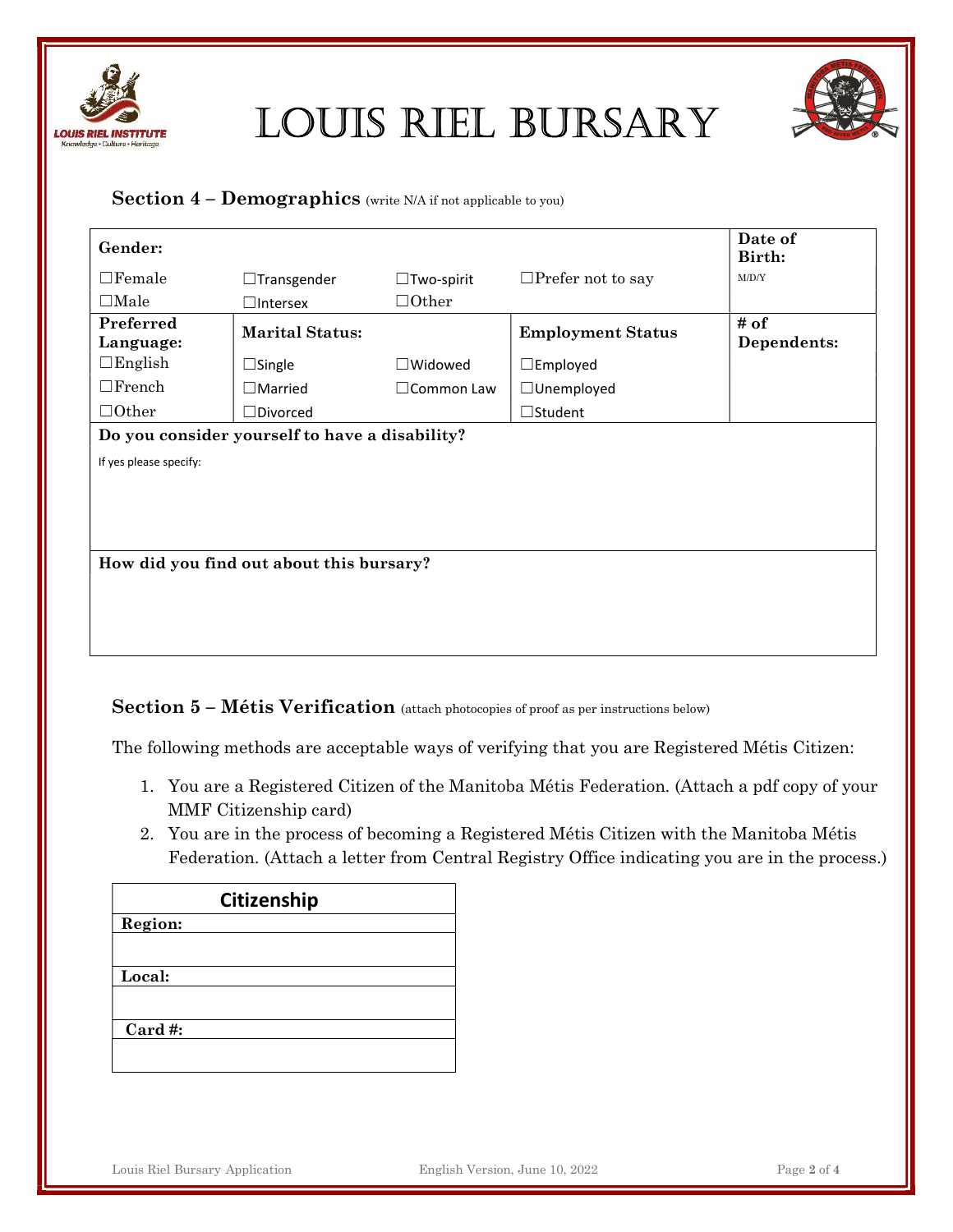



## Section 6 – Skills and Qualifications

| Are you a certified tradesperson?        | If yes, which trade?                            |
|------------------------------------------|-------------------------------------------------|
| $\Box$ Yes<br>$\Box$ No                  |                                                 |
| Check all certificates that you obtain:  | <b>Expiry Date:</b>                             |
| First Aid / CPR                          |                                                 |
| WHMIS                                    |                                                 |
| $\Box$ Dangerous Goods                   |                                                 |
| Safe Food Handling<br>$\Box$<br><u>.</u> |                                                 |
| Other: (please state)                    |                                                 |
|                                          |                                                 |
| Do you have a valid drivers license?     | Class:                                          |
| $\square$ Yes<br>$\Box$ No               |                                                 |
| <b>Computer Skills:</b>                  |                                                 |
| Word<br>Outlook<br>Excel<br>$\mathbf{I}$ | PowerPoint<br>Internet<br>Email<br>L<br>$\perp$ |

## Section 7 – Employment History

|                                                           | <b>Most Recent Employer</b> | 2nd Recent Employer | <b>3rd Recent Employer</b> |
|-----------------------------------------------------------|-----------------------------|---------------------|----------------------------|
| Company:                                                  |                             |                     |                            |
| <b>Job Title:</b>                                         |                             |                     |                            |
| <b>Part Time /Full Time</b><br>Term / Seasonal            |                             |                     |                            |
| <b>Start Date:</b>                                        |                             |                     |                            |
| <b>End Date:</b>                                          |                             |                     |                            |
| <b>Reason Left:</b>                                       |                             |                     |                            |
| What types of careers interest you?                       |                             |                     |                            |
| What type of job would you like to have after graduation? |                             |                     |                            |
| $1st$ choice                                              |                             |                     |                            |
| 2 <sup>nd</sup> choice                                    |                             |                     |                            |
|                                                           |                             |                     |                            |